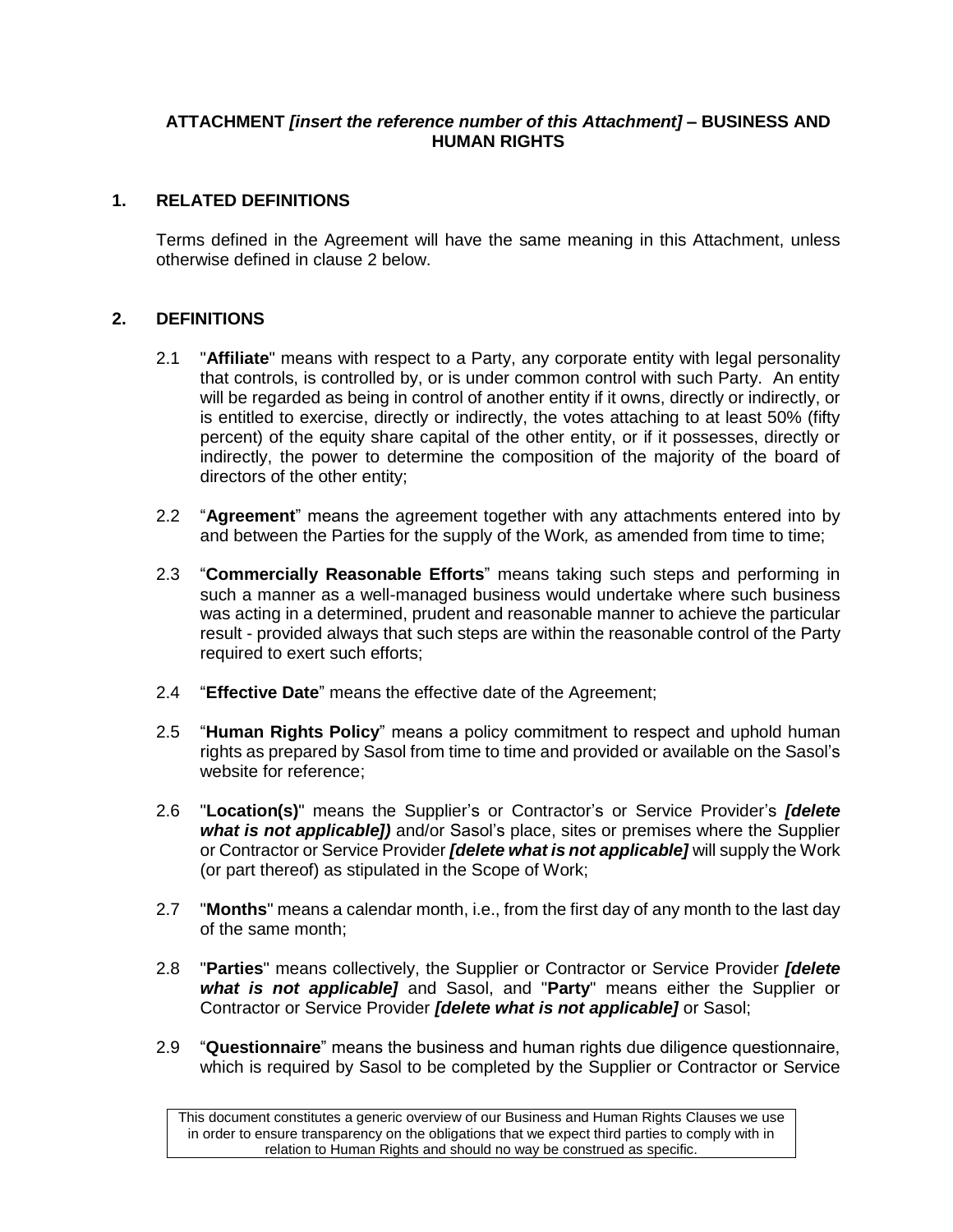Provider *[delete what is not applicable]*) from time to time, in order for Sasol to assess the actual and/or potential risk exposure relating to business and human rights within the Supplier's or Contractor's or Service Provider's *[delete what is not applicable]* supply chain processes;

- 2.10 **"Sasol"** means *[insert full name of the relevant Sasol company]*, a company incorporated and existing under the laws of *[insert relevant jurisdiction where entity is incorporated],* having its principal place of business at *[provide business or registered address of the Sasol company]*;
- 2.11 **"Scope of Work"** means the Work to be supplied by the Supplier or Contractor or Service Provider *[delete what is not applicable]* in terms of the Agreement;
- 2.12 "**Subcontractor(s)"** means any agents, representatives, suppliers, advisors, contractors or subcontractors contracted with the Supplier or Contractor or Service Provider *[delete what is not applicable]* to supply the Work;
- 2.13 **"Supplier" or "Contractor" or "Service Provider"** *[delete what is not applicable])*  means *[insert full name of the counterparty],* a *[specify legal capacity]* incorporated and organised and existing under the laws of *[specify jurisdiction where the counterparty is incorporated or organised]*, having its principal place of business at *[provide business or registered address of the counterparty];* and
- 2.14 "**Work**" means the services, deliverables and/or goods supplied by the Supplier or Contractor or Service Provider *[delete what is not applicable]* in accordance with the Scope of Work.

#### <span id="page-1-0"></span>**3. SUPPLIER'S, CONTRACTOR's OR SERVICE PROVIDER's** *[delete what is not applicable]* **OBLIGATIONS**

- 3.1 The Supplier or Contractor or Service Provider *[delete what is not applicable]*:
	- 3.1.1 shall when performing the Work, use its Commercially Reasonable Efforts to comply with the Human Rights Policy, and when such full compliance is not immediately possible, shall use its Commercially Reasonable Efforts to continuously improve on such compliance;
	- 3.1.2 acknowledges that during the term of the Agreement, its compliance with the Human Rights Policy may be taken into consideration by Sasol when determining whether Sasol will:
		- 3.1.2.1 extend the duration of the Agreement,
		- 3.1.2.2 consider the Supplier or Contractor or Service Provider *[delete what is not applicable]* for any future request for quotations/proposals/information, and

This document constitutes a generic overview of our Business and Human Rights Clauses we use in order to ensure transparency on the obligations that we expect third parties to comply with in relation to Human Rights and should no way be construed as specific.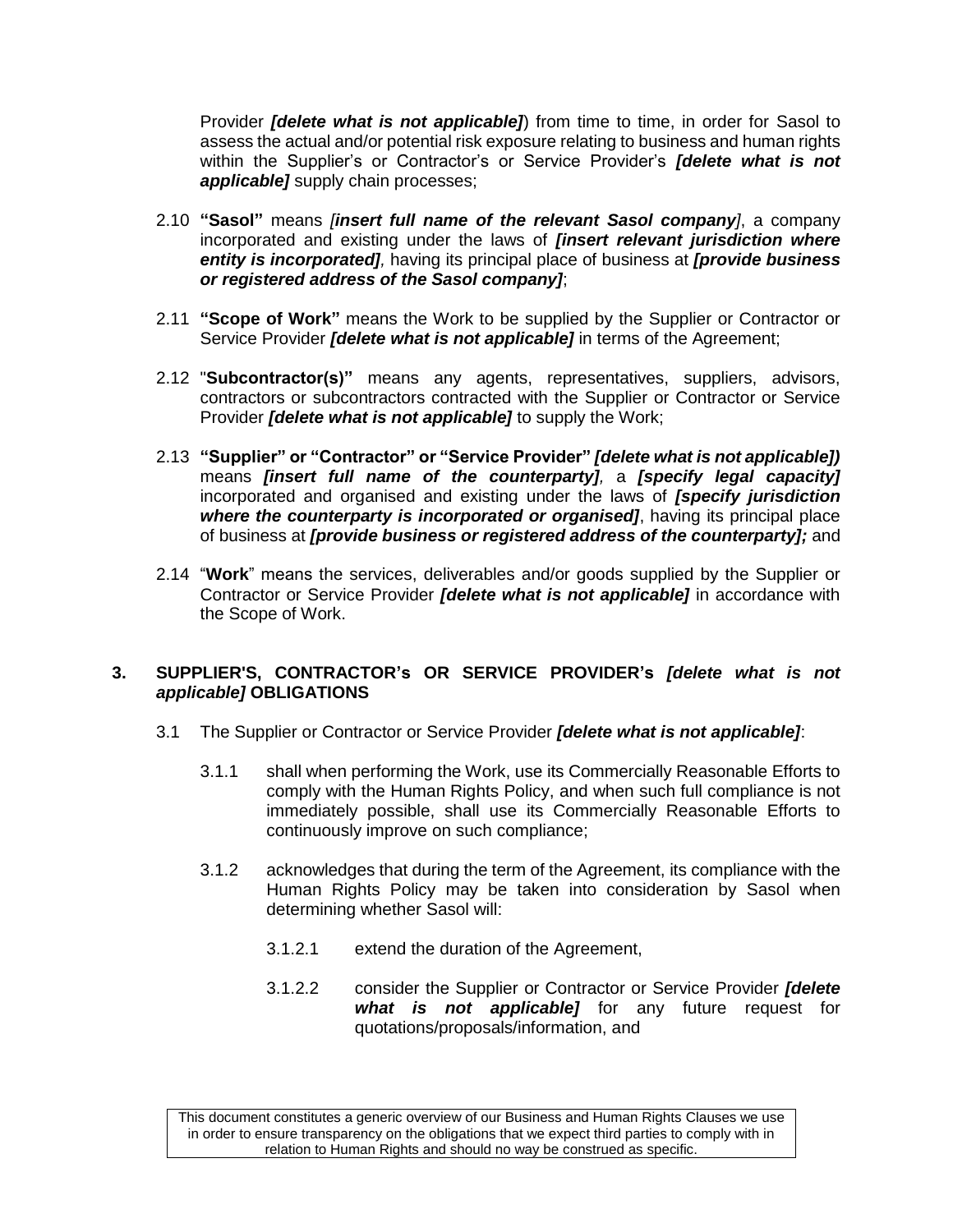- 3.1.2.3 enter into a new agreement and/or relationship with the Supplier or Contractor or Service Provider *[delete what is not applicable]* after the current term of the Agreement has expired;
- <span id="page-2-2"></span>3.1.3 shall complete the Questionnaire accurately and return same in a timely manner, and when requested by Sasol, shall provide written proof to Sasol regarding the statements made by it on the Questionnaire, including but not limited to the appropriate steps taken to address, mitigate, prevent as well as to report any business activities which may be considered either by business and human rights laws and/or the Human Rights Policy as a human right infringement;
- 3.1.4 shall on a regular basis review and update the Questionnaire, to the extent that it is necessary and inform Sasol in writing of any amendments to its business activities and/or supply chain processes which may have an impact on human rights. Provided however that a review is conducted at least once every 36 (thirty-six) Months from the Effective Date;
- <span id="page-2-0"></span>3.1.5 acknowledges that it, may be audited by Sasol, either directly and/or through the Sasol's external auditors, inspectors, agents, suppliers, contractors, or Affiliates in order to verify any information submitted by the Supplier or Contractor or Service Provider *[delete what is not applicable]*;
- <span id="page-2-1"></span>3.1.6 acknowledges that, the audit process stipulated in clause [3.1.5](#page-2-0) above, may be for purposes of auditing the Supplier's or Contractor's or Service Provider's *[delete what is not applicable]* compliance with the Human Rights Policy as well as its obligations as per clause [3](#page-1-0) and clause [4](#page-3-0) of this Attachment *[insert the reference number of this Attachment]* – Business and Human Rights and such audit may be conducted by Sasol through any third party tools, or with the use of any third party services;
- 3.1.7 acknowledges that, in addition to claus[e 3.1.6](#page-2-1) above, Sasol may conduct any relevant site inspection at the Location and the Supplier or Contractor or Service Provider *[delete what is not applicable]* shall at all reasonably time grant access to Sasol and/or the third party nominated by Sasol to all relevant books and records including any Supplier's or Contractor's or Service Provider's *[delete what is not applicable]* employees, or any of its suppliers and/or Subcontractors;
- 3.1.8 acknowledges that it, may be required by Sasol to implement a corrective action plan to address any failure of compliance to the Human Rights Policy, the business and human rights laws/obligations/requirements, as well as the abuses or violations which may have been identified by Sasol during its audit and/or inspection procedure;
- 3.1.9 shall allow Sasol, its auditors and/or inspectors, agents, suppliers and/or contractors, Sasol's employees or Affiliates and such inspectors as Sasol may from time to time designate, access at all reasonable times to any facility or part of a facility at or from which either the Supplier or Contractor or

This document constitutes a generic overview of our Business and Human Rights Clauses we use in order to ensure transparency on the obligations that we expect third parties to comply with in relation to Human Rights and should no way be construed as specific.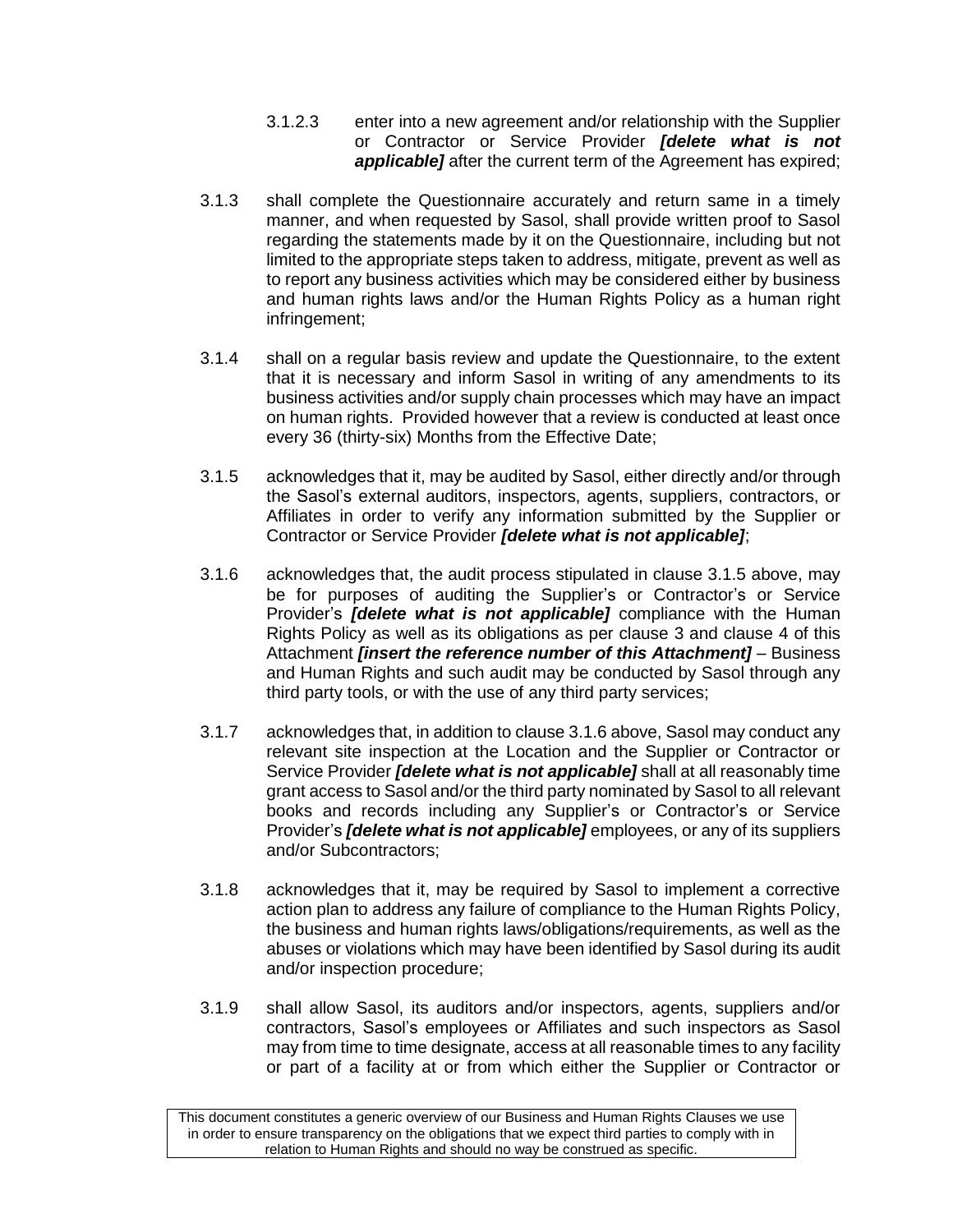<span id="page-3-0"></span>Service Provider *[delete what is not applicable]* (or any of its Subcontractors) is supplying the Work for the purpose of performing audits and inspections of either the Supplier or Contractor or Service Provider *[delete what is not applicable]* or any of its suppliers and/or Subcontractors;

- 3.1.10 shall in its contracts with third parties include the business and human rights provisions which are at least as onerous as those set out in clause [3](#page-1-0) and clause [4](#page-3-0) of this Attachment *[insert reference of this Attachment]* – Business and Human Rights;
- 3.1.11 shall in performing its obligations in terms of the Agreement:
	- 3.1.11.1 uphold and respect business and human rights in all of its operations, and
	- 3.1.11.2 assess actual and potential risk exposure relating to business and human rights in their supply chain processes and/or resulting from their business activities or through its relationships with the Subcontractors or any other third parties and take appropriate steps to address, mitigate, prevent and report on business and human rights infringements; and
- 3.1.12 shall notify Sasol immediately in writing if:
	- 3.1.12.1 it becomes aware or has reason to believe that it, or any of its officers, employees, agents or Subcontractors has, breached or potentially breached any of its obligations under clause [3](#page-1-0) and clause [4.](#page-3-0) Such notice will set out full details of the circumstances concerning the breach or potential breach of such Party's obligations,
	- 3.1.12.2 its responses to the Questionnaire are no longer complete and accurate, and
	- 3.1.12.3 it or any of its officers, employees or any other persons associated with it:
		- (a) has been found guilty by a court of law for violating any business and human rights laws/obligations/requirements or is in breach of the Human Rights Policy; or
		- (b) has been notified that it is subject to an investigation relating to the business and human rights violations.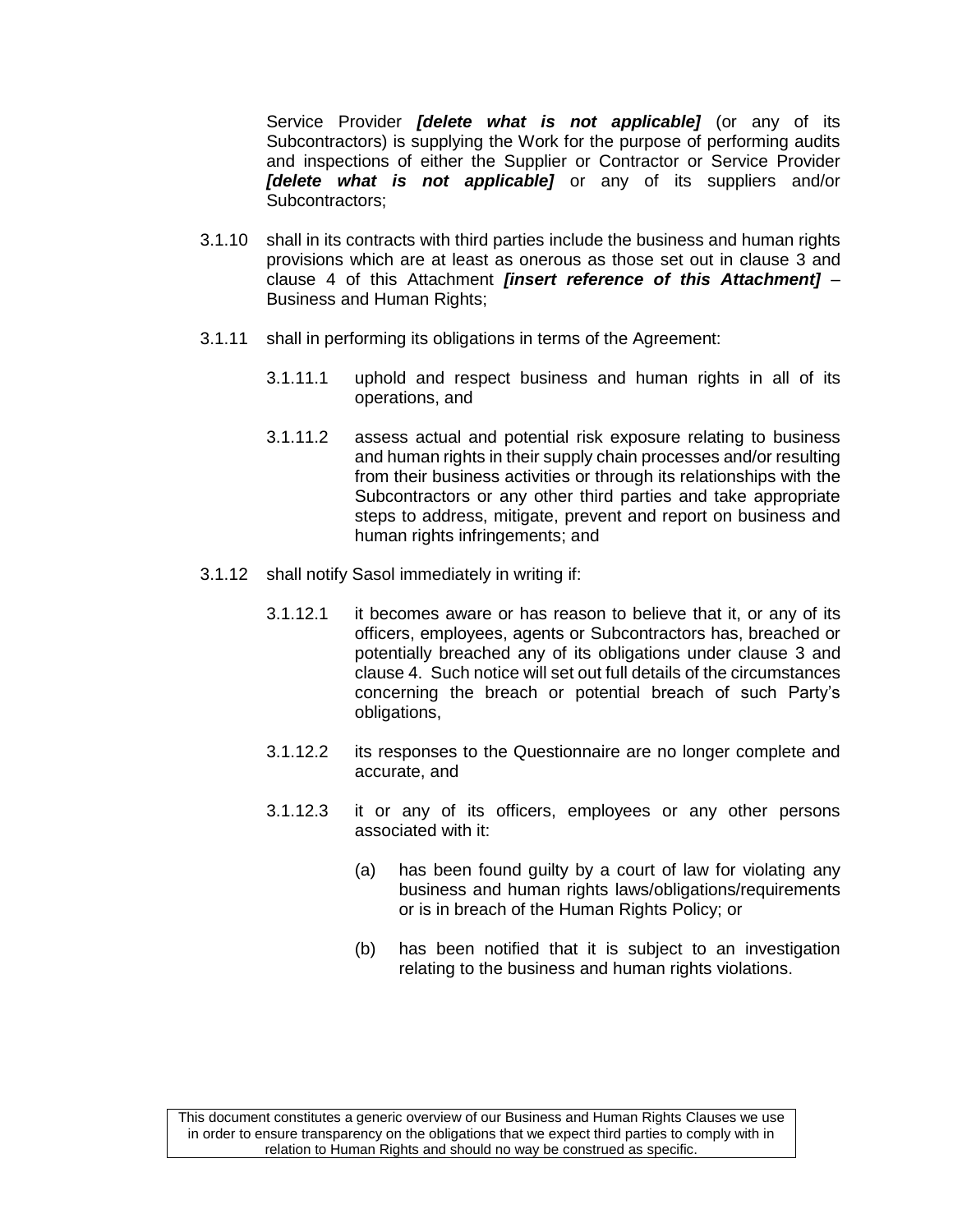### <span id="page-4-0"></span>**4. BUSINESS AND HUMAN RIGHTS**

- 4.1 The Supplier or Contractor or Service Provider *[delete what is not applicable]* undertakes, warrants and represents that:
	- 4.1.1 neither it nor any of its officers, employees, agents or Subcontractors has:
		- 4.1.1.1 been found guilty by a court of law for violating business and human rights laws/obligations/requirements or is in breach of the Human Rights Policy,
		- 4.1.1.2 been notified that it is subject to an investigation relating to any business and human rights violations, or
		- 4.1.1.3 been aware of any circumstances within its supply chain processes that could give rise to an investigation relating to any business and human rights violations;
	- 4.1.2 as at the Effective Date, its responses to the Questionnaire are complete and accurate; and
	- 4.1.3 it shall comply with any parts of the Human Rights Policy and/or the business and human rights laws/obligations/requirements that prohibit:
		- 4.1.3.1 any form of forced labour, child labour, violence, abusive behaviour, harassment or intimidation, or
		- 4.1.3.2 any form of discrimination, retaliation, reprisal, intimidation, harassment or victimization.
- <span id="page-4-1"></span>4.2 Each Party agrees to comply at all times with business and human rights laws, statutes, regulations and/or codes in force from time to time including compliance with the Human Rights Policy or will have and maintain throughout the term of the Agreement its own policies or practices and implement due diligence procedures for its own operations and subcontractors and/or third parties to:
	- 4.2.1 ensure its compliance with business and human rights principles;
	- 4.2.2 identify actual or potential business and human rights impacts in its supply chains processes; and
	- 4.2.3 take the necessary steps to prevent, mitigate or remediate an adverse impact.